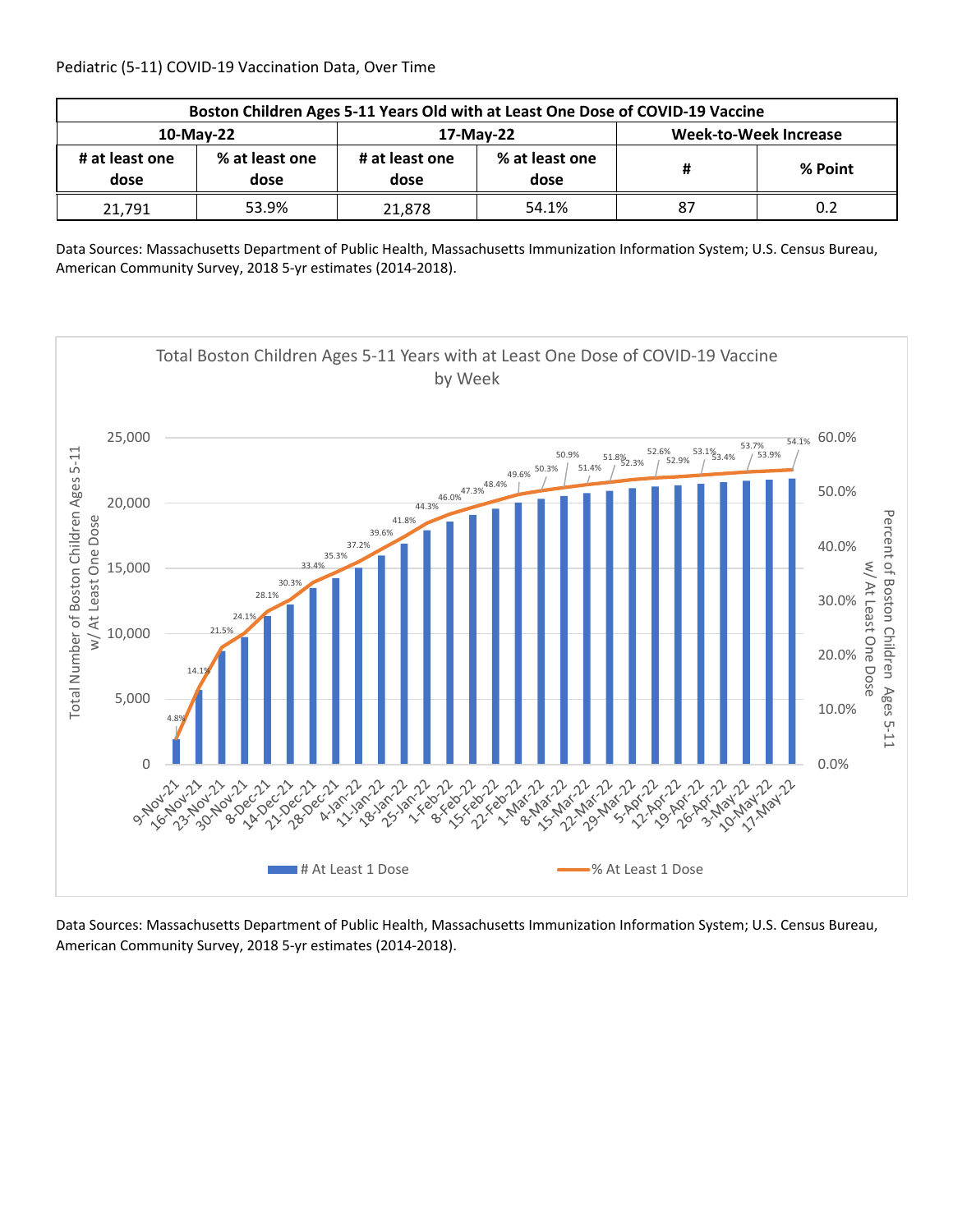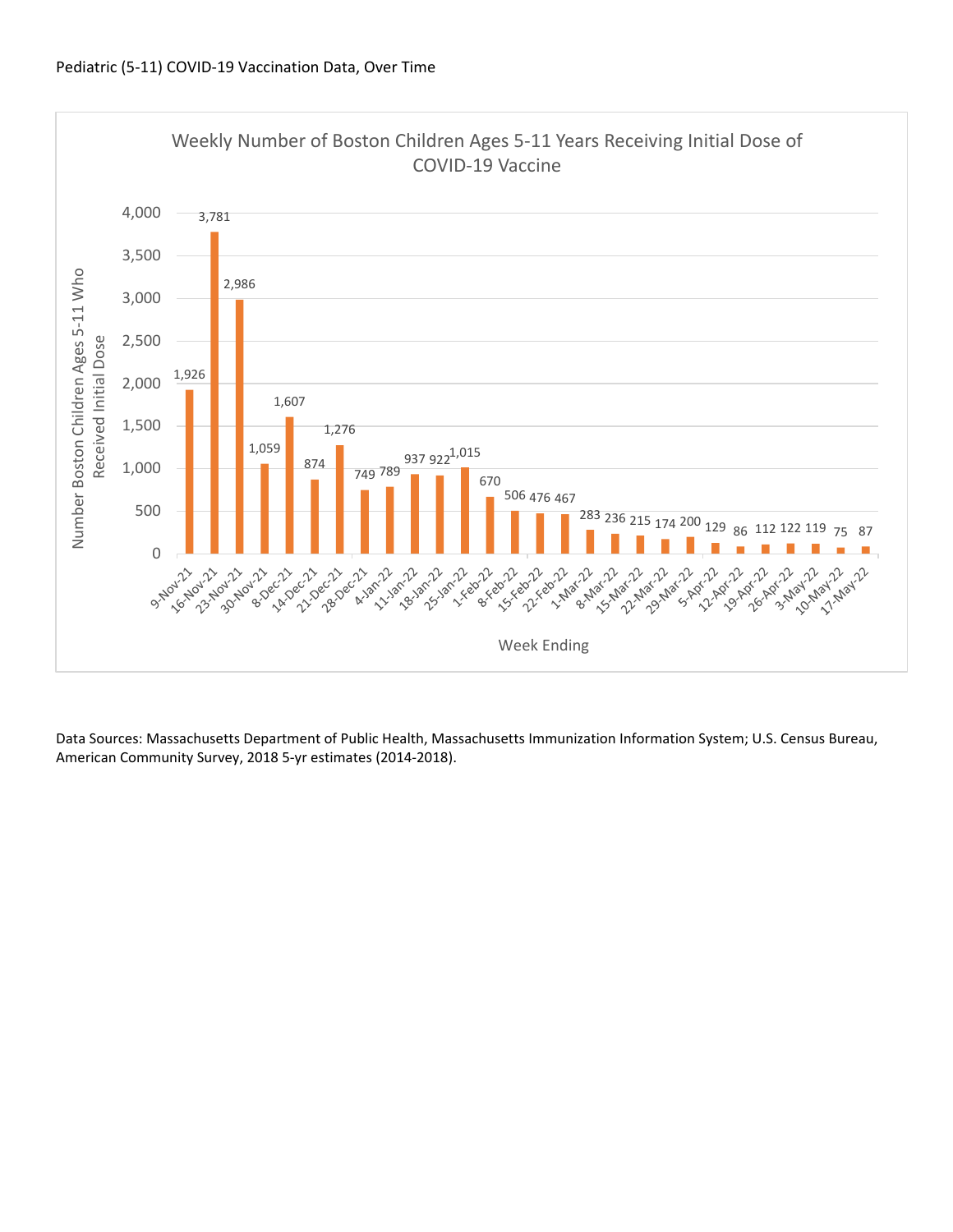| Boston Children Ages 5-11 Years Old who are Fully Vaccinated for the COVID-19 Vaccine |                       |                       |                       |                              |         |  |  |
|---------------------------------------------------------------------------------------|-----------------------|-----------------------|-----------------------|------------------------------|---------|--|--|
| 10-May-22                                                                             |                       |                       | 17-May-22             | <b>Week-to-Week Increase</b> |         |  |  |
| # Fully<br>Vaccinated                                                                 | % Fully<br>Vaccinated | # Fully<br>Vaccinated | % Fully<br>Vaccinated |                              | % Point |  |  |
| 18,163                                                                                | 44.9%                 | 18,163                | 44.9%                 |                              | 0.0     |  |  |

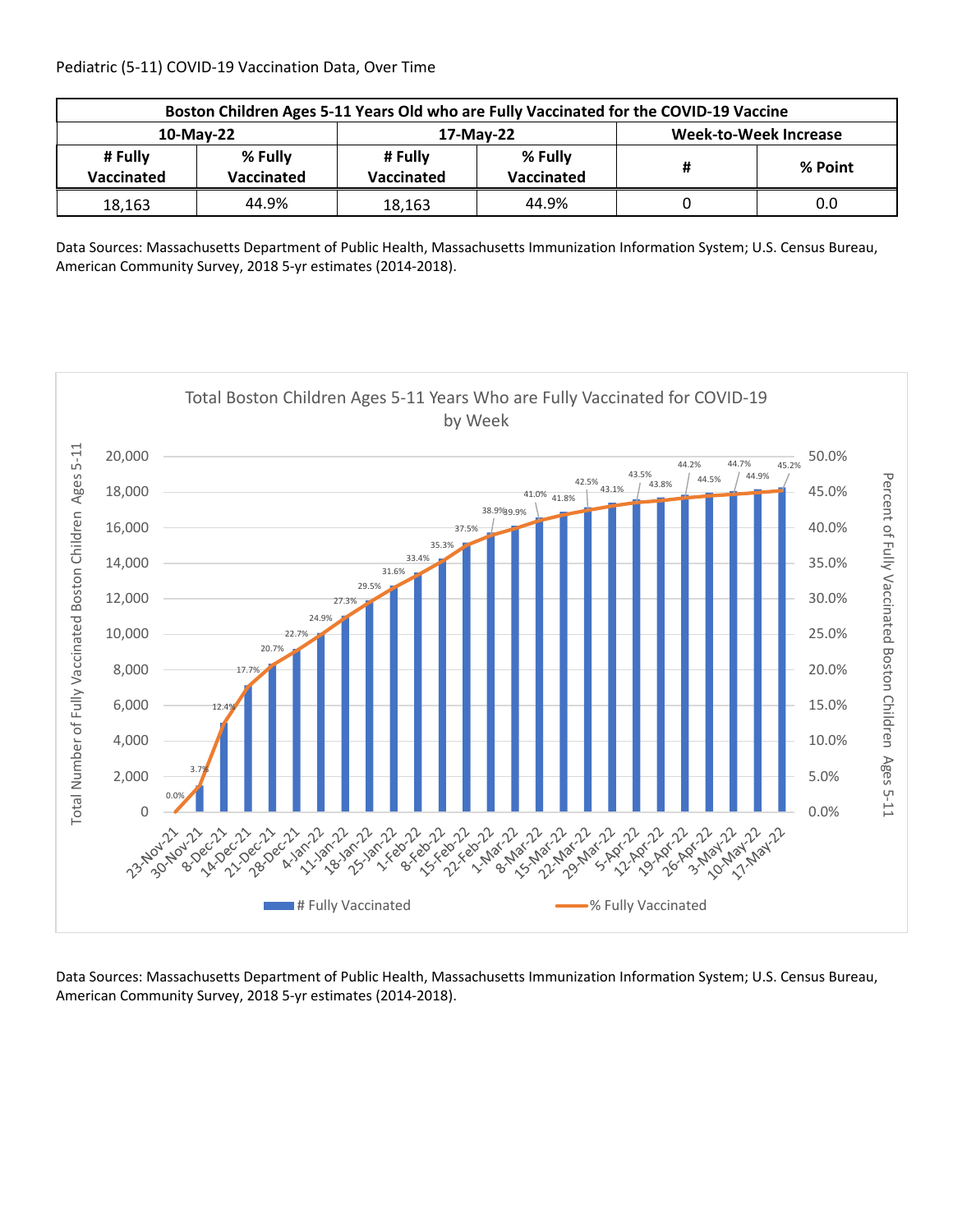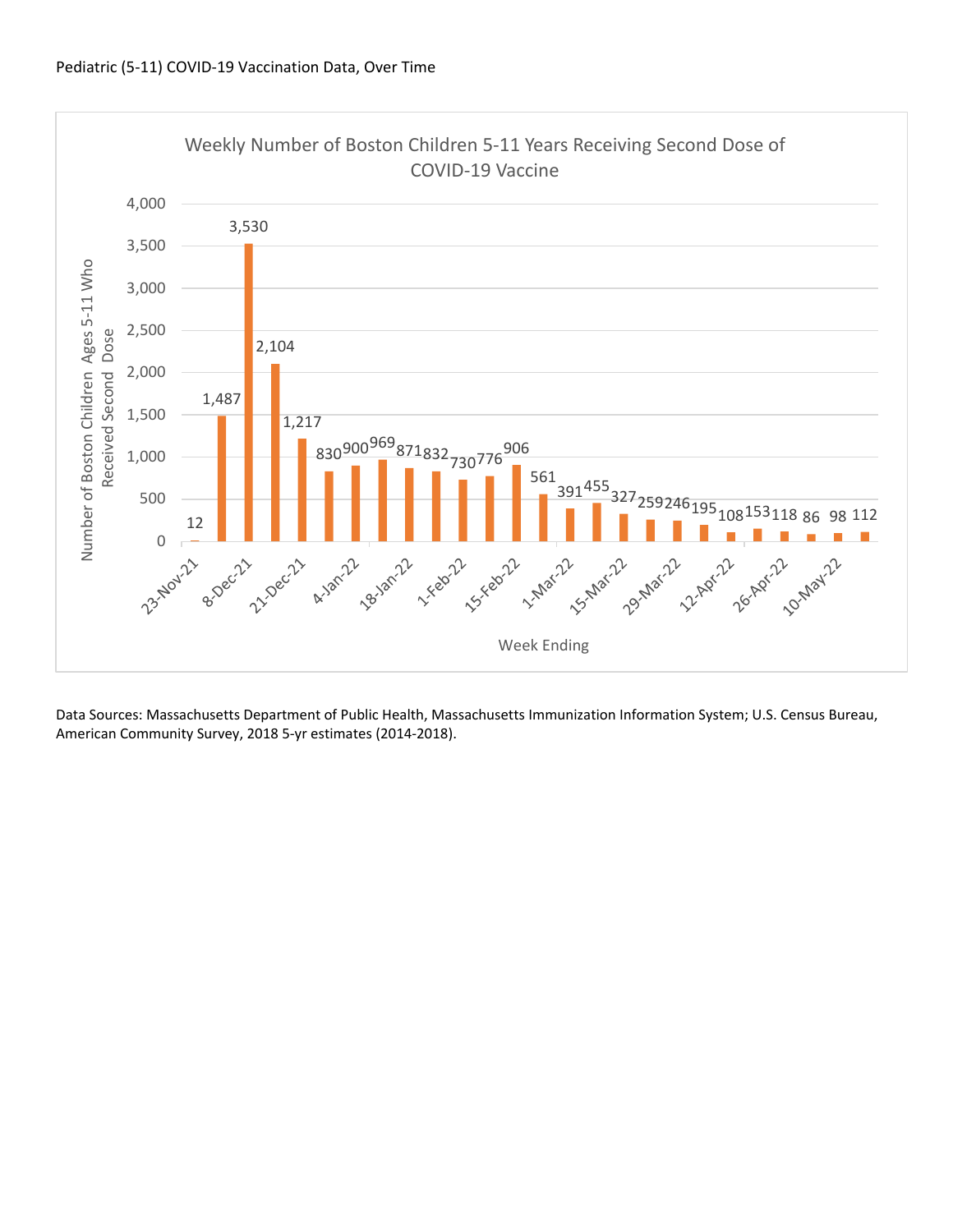

\* Total number of Boston children with at least one dose (5‐11 years old) is 21,878 as of 5/17/2022; population‐based percentages for children of other racial/ethnic groups (n=3,097) are not included in this chart due to unavailable comparable population data.

Asian/PI = Asian, Native Hawaiian, and Pacific Islander.

NOTE: Population estimates for the specified age group of children ages 5‐11 are not available by race/ethnicity. Therefore, the population size of children ages 5‐11 in each racial/ethnic group was approximated as follows: population estimate of children ages 5‐ 10 + 40% of the population estimate of children ages 10‐14.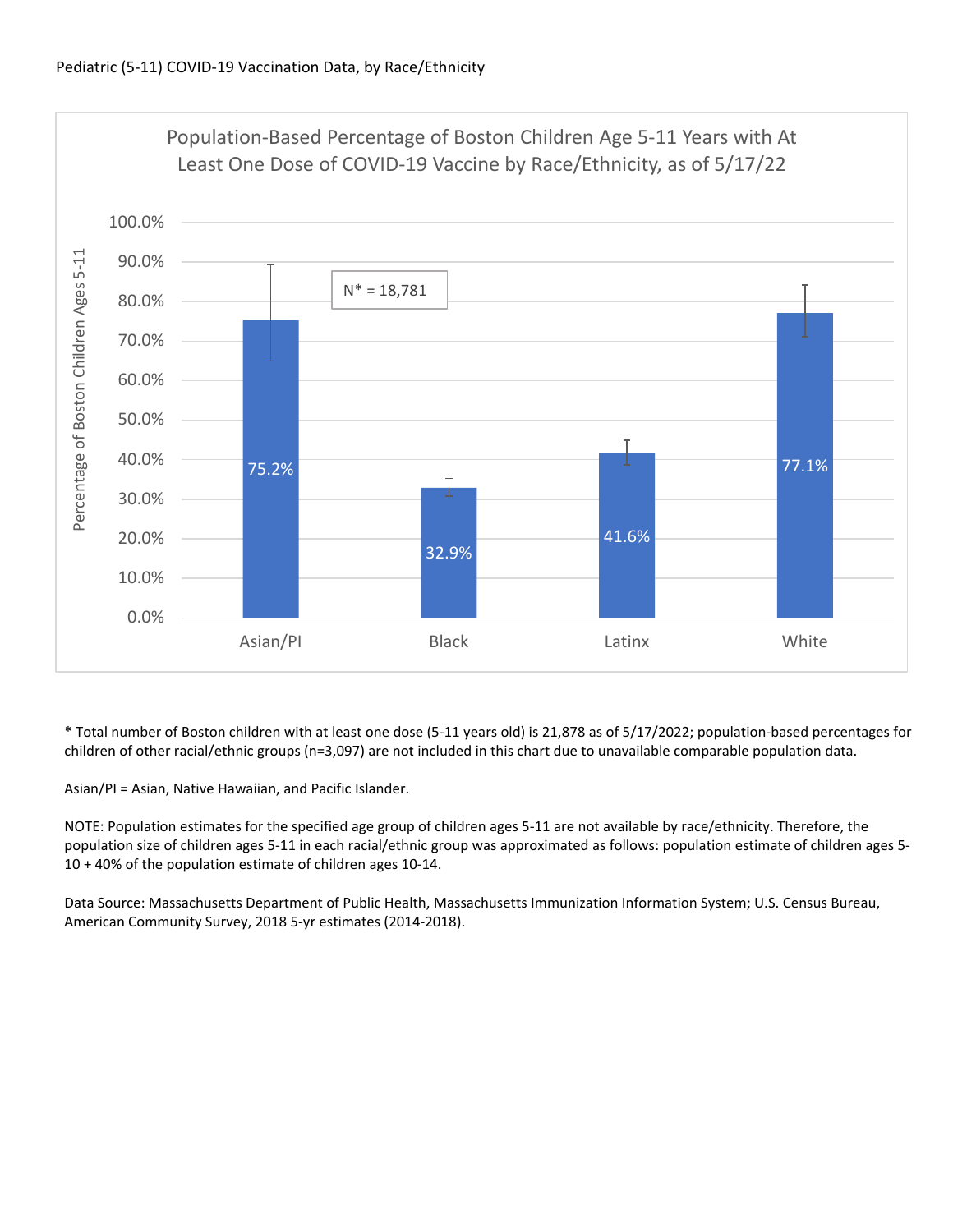

\* Total number of Boston children who are fully vaccinated (5‐11 years old) is 18,275 as of 5/17/2022; population‐based percentages for children of other racial/ethnic groups (n=2,429) are not included in this chart due to unavailable comparable population data.

Asian/PI = Asian, Native Hawaiian, and Pacific Islander.

NOTE: Population estimates for the specified age group of children ages 5‐11 are not available by race/ethnicity. Therefore, the population size of children ages 5‐11 in each racial/ethnic group was approximated as follows: population estimate of children ages 5‐ 10 + 40% of the population estimate of children ages 10‐14.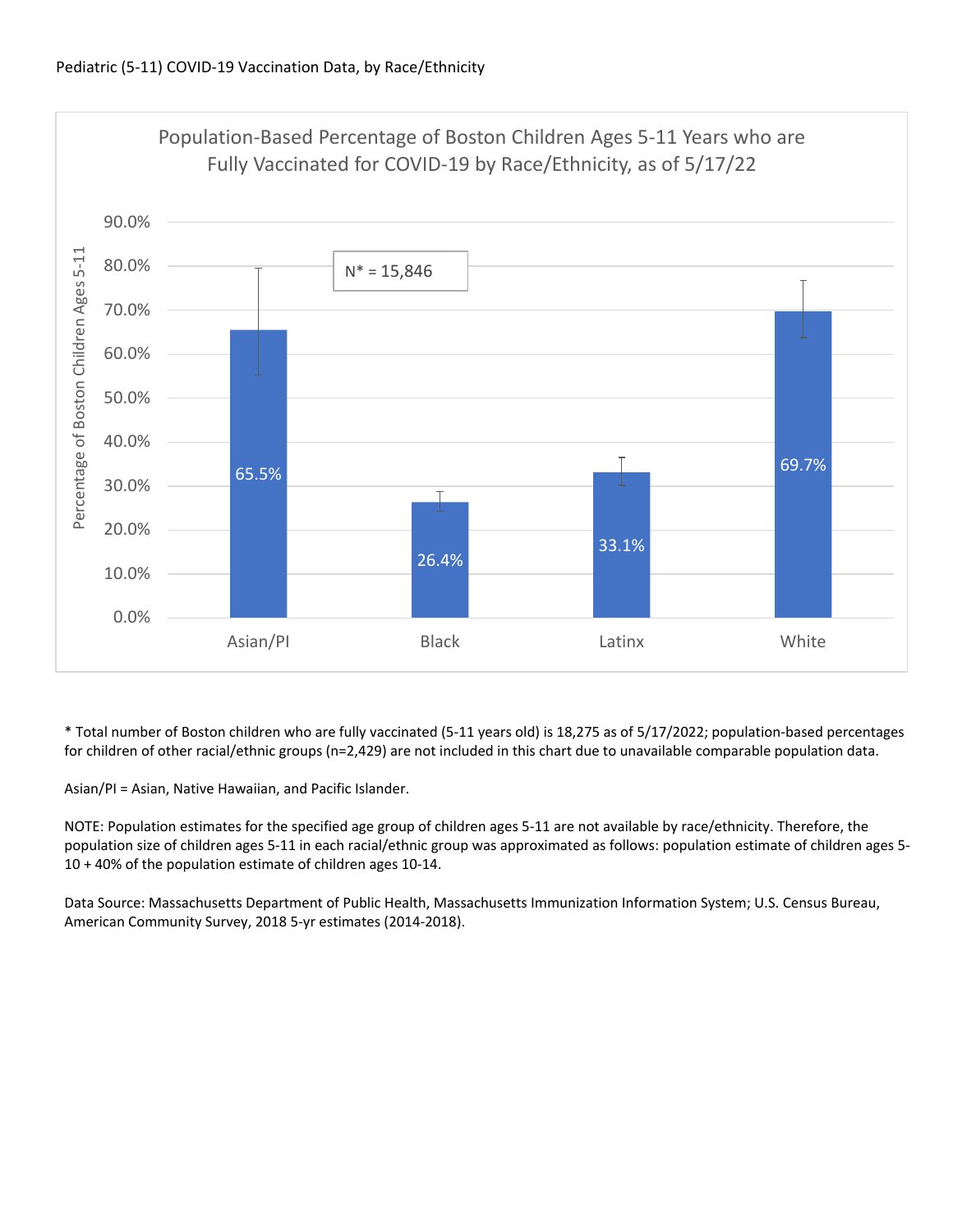| Boston Children Ages 5-11 Years with At Least One Dose of COVID-19 Vaccine by ZIP, as of 5/17/22 |            |            |                 |            |            |            |  |
|--------------------------------------------------------------------------------------------------|------------|------------|-----------------|------------|------------|------------|--|
|                                                                                                  | <b>ZIP</b> | Pop        | At Least 1 Dose |            |            |            |  |
| Neighborhood                                                                                     |            |            | Count           | % Estimate | 95% CI (L) | 95% CI (U) |  |
| BB/BH/DT/NE/WE                                                                                   | 02108      | $**$       | 115             | **         | $**$       | $**$       |  |
| BB/BH/DT/NE/WE                                                                                   | 02109      | $***$      | 95              | $***$      | $***$      | $***$      |  |
| BB/BH/DT/NE/WE                                                                                   | 02110      | $***$      | 48              | $***$      | $***$      | $***$      |  |
| South End                                                                                        | 02111      | 424        | 368             | 86.8%      | 61.7%      | 100.0%     |  |
| BB/BH/DT/NE/WE                                                                                   | 02113      | 159        | 72              | 45.3%      | 32.1%      | 77.1%      |  |
| BB/BH/DT/NE/WE                                                                                   | 02114      | 341        | 284             | 83.3%      | 54.5%      | 100.0%     |  |
| Fenway                                                                                           | 02115      | 707        | 287             | 40.6%      | 29.8%      | 63.8%      |  |
| BB/BH/DT/NE/WE                                                                                   | 02116      | 502        | 569             | 99.9%      | 86.4%      | 100.0%     |  |
| South End                                                                                        | 02118      | 1,573      | 865             | 55.0%      | 44.2%      | 72.8%      |  |
| Roxbury                                                                                          | 02119      | 2,550      | 1,178           | 46.2%      | 39.3%      | 56.0%      |  |
| Roxbury                                                                                          | 02120      | 762        | 306             | 40.2%      | 31.1%      | 56.6%      |  |
| Dorchester 21-25                                                                                 | 02121      | 3,563      | 1,204           | 33.8%      | 29.7%      | 39.3%      |  |
| Dorchester 22-24                                                                                 | 02122      | 1792       | 939             | 52.4%      | 42.9%      | 67.4%      |  |
| Dorchester 22-24                                                                                 | 02124      | 4778       | 2,024           | 42.4%      | 37.2%      | 49.2%      |  |
| Dorchester 21-25                                                                                 | 02125      | 2192       | 1,108           | 50.5%      | 43.1%      | 61.2%      |  |
| Mattapan                                                                                         | 02126      | 2591       | 909             | 35.1%      | 29.7%      | 42.9%      |  |
| South Boston                                                                                     | 02127      | 1543       | 822             | 53.3%      | 45.4%      | 64.5%      |  |
| East Boston                                                                                      | 02128      | 3815       | 2,103           | 55.1%      | 49.1%      | 62.9%      |  |
| Charlestown                                                                                      | 02129      | 1265       | 1,004           | 79.4%      | 65.1%      | 100.0%     |  |
| Jamaica Plain                                                                                    | 02130      | 1848       | 1,582           | 85.6%      | 73.2%      | 100.0%     |  |
| Roslindale                                                                                       | 02131      | 2742       | 1,610           | 58.7%      | 50.9%      | 69.4%      |  |
| <b>West Roxbury</b>                                                                              | 02132      | 1519       | 1,304           | 85.8%      | 71.2%      | 100.0%     |  |
| Allston/Brighton                                                                                 | 02134      | 541        | 342             | 63.2%      | 44.6%      | 100.0%     |  |
| Allston/Brighton                                                                                 | 02135      | 1367       | 994             | 72.7%      | 59.3%      | 93.9%      |  |
| <b>Hyde Park</b>                                                                                 | 02136      | 3153       | 1,518           | 48.1%      | 41.2%      | 57.9%      |  |
| Allston/Brighton                                                                                 | 02163      | $***$      | $\ast$          | $**$       | $**$       | $**$       |  |
| BB/BH/DT/NE/WE                                                                                   | 02199      | $***$      | $\ast$          | $**$       | $**$       | $**$       |  |
| South Boston                                                                                     | 02210      | $***$      | 76              | $***$      | $***$      | $***$      |  |
| Fenway                                                                                           | 02215      | $\ast\ast$ | 112             | $***$      | $***$      | $***$      |  |

BB/BH/DT/NE/WE = Back Bay/Beacon Hill/Downtown/North End/West End.

\* Value has been suppressed because the dose records number in the specified ZIP code area is less than 30.

\*\* Suppressed due to unstable population denominator estimates.